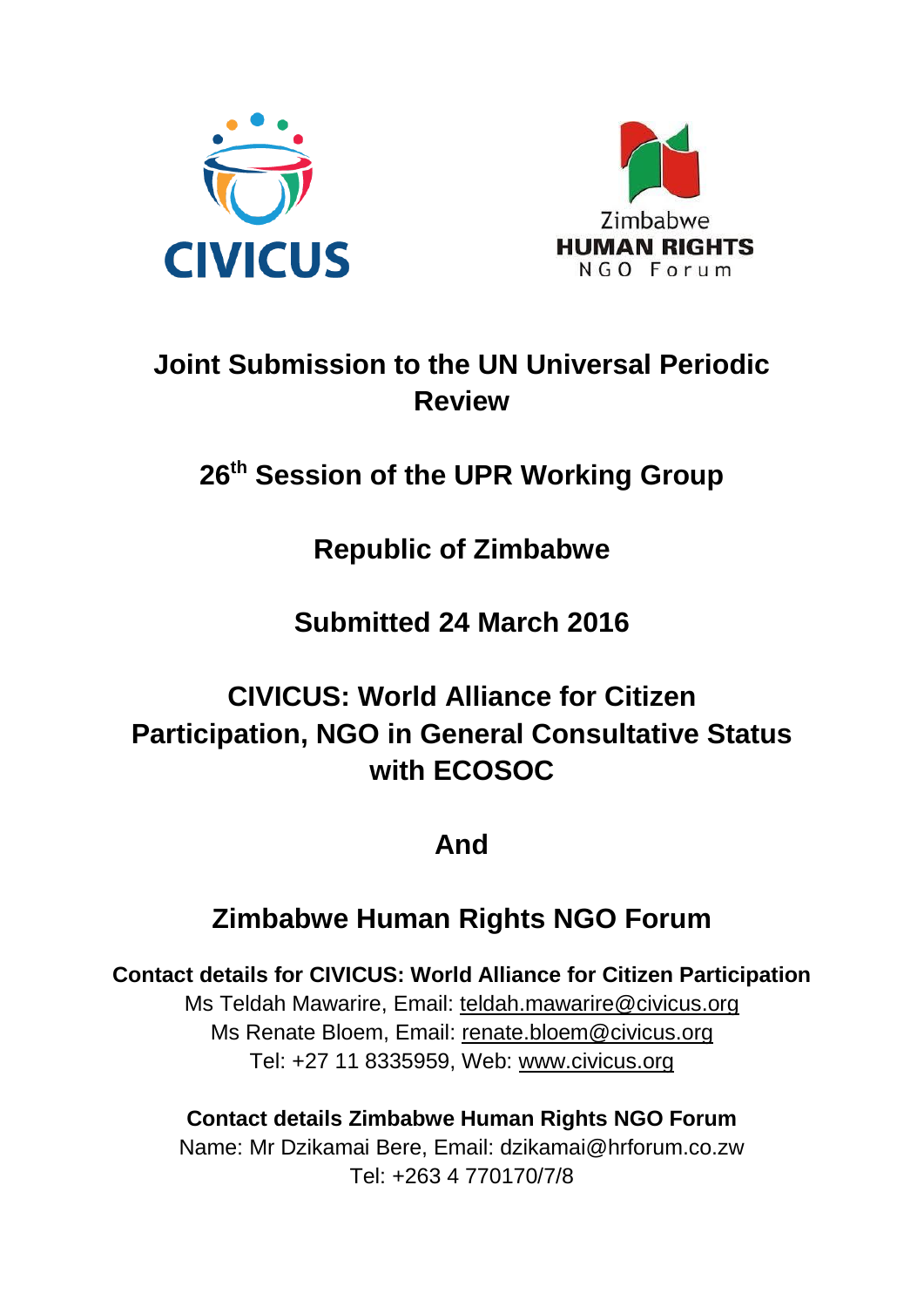### **1. (A) Introduction**

**1.1** CIVICUS is a global network of civil society organisations and activists dedicated to strengthening citizen action and civil society around the world. Founded in 1993, CIVICUS proudly promotes marginalised voices, especially from the Global South and has members in more than 170 countries throughout the world.

**1.2** Zimbabwe NGO Human Rights Forum (The Forum) is a coalition of 21 (twentyone) human rights organisations based in Zimbabwe. The vision of the Forum is a society that promotes and protects all human rights of all people. The Forum is engaged in research, public interest litigation, transitional justice work as well as lobby and advocacy at the domestic, regional and international levels.

**1.3** In this document, CIVICUS and The Forum examine the progress the Government of Zimbabwe has made in ensuring the protection, promotion and fulfilment of the rights to freedom of expression, assembly and association since its examination under the first UPR cycle in October 2011.

**1.4** During its initial review, Zimbabwe accepted 131 recommendations<sup>1</sup> including committing to reviewing and amending legislation which excessively and unwarrantedly restricts civil society space such as the Public Order and Security Act (POSA) which regulates protests and public gatherings and the Private Voluntary Organisations (PVO) Act by which CSOs are legally registered and allowed to operate in the country. However, despite these pledges, the government has failed to take effective steps to address deficits in these laws. Moreover, the authorities have continued to invoke both the POSA and PVO Act to suppress the work of human rights defenders and civil society.

**1.5** Zimbabwe further accepted recommendations from several states to investigate instances of harassment and persecution of human rights defenders. However, during and subsequent to the 2013 election period, Zimbabwean authorities have continued to deny civil society groups the right to assemble without hindrance and done little to investigate violations against human rights defenders. CIVICUS and The Forum are particularly alarmed by the recent enforced disappearance of human rights defender Itai Dzamara and the failure to conduct a thorough and impartial investigation into his enforced disappearance.

**1.6** Zimbabwe also undertook to implement all agreements of the Global Political Agreement (GPA)<sup>2</sup> that ushered in a government of national unity. The GPA was signed between the ruling party Zanu-PF and the opposition the MDC as a powersharing agreement after the disputed 2008 presidential and general elections. The

**.** 

[info.org/sites/default/files/document/zimbabwe/session\\_12\\_-](http://www.upr-info.org/sites/default/files/document/zimbabwe/session_12_-_october_2011/zimbabweplenarystatement2012-2.pdf)

- [\\_october\\_2011/zimbabweplenarystatement2012-2.pdf](http://www.upr-info.org/sites/default/files/document/zimbabwe/session_12_-_october_2011/zimbabweplenarystatement2012-2.pdf) , accessed 28 February 2016 2 'Global Political Agreement'
- [http://www.lcil.cam.ac.uk/sites/default/files/LCIL/documents/transitions/Zimbabwe\\_7\\_Global\\_Political\\_Agre](http://www.lcil.cam.ac.uk/sites/default/files/LCIL/documents/transitions/Zimbabwe_7_Global_Political_Agreement.pdf) [ement.pdf,](http://www.lcil.cam.ac.uk/sites/default/files/LCIL/documents/transitions/Zimbabwe_7_Global_Political_Agreement.pdf) accessed 14 March 2016

<sup>&</sup>lt;sup>1</sup> 'Ministers statement of the HRC' [http://www.upr-](http://www.upr-info.org/sites/default/files/document/zimbabwe/session_12_-_october_2011/zimbabweplenarystatement2012-2.pdf)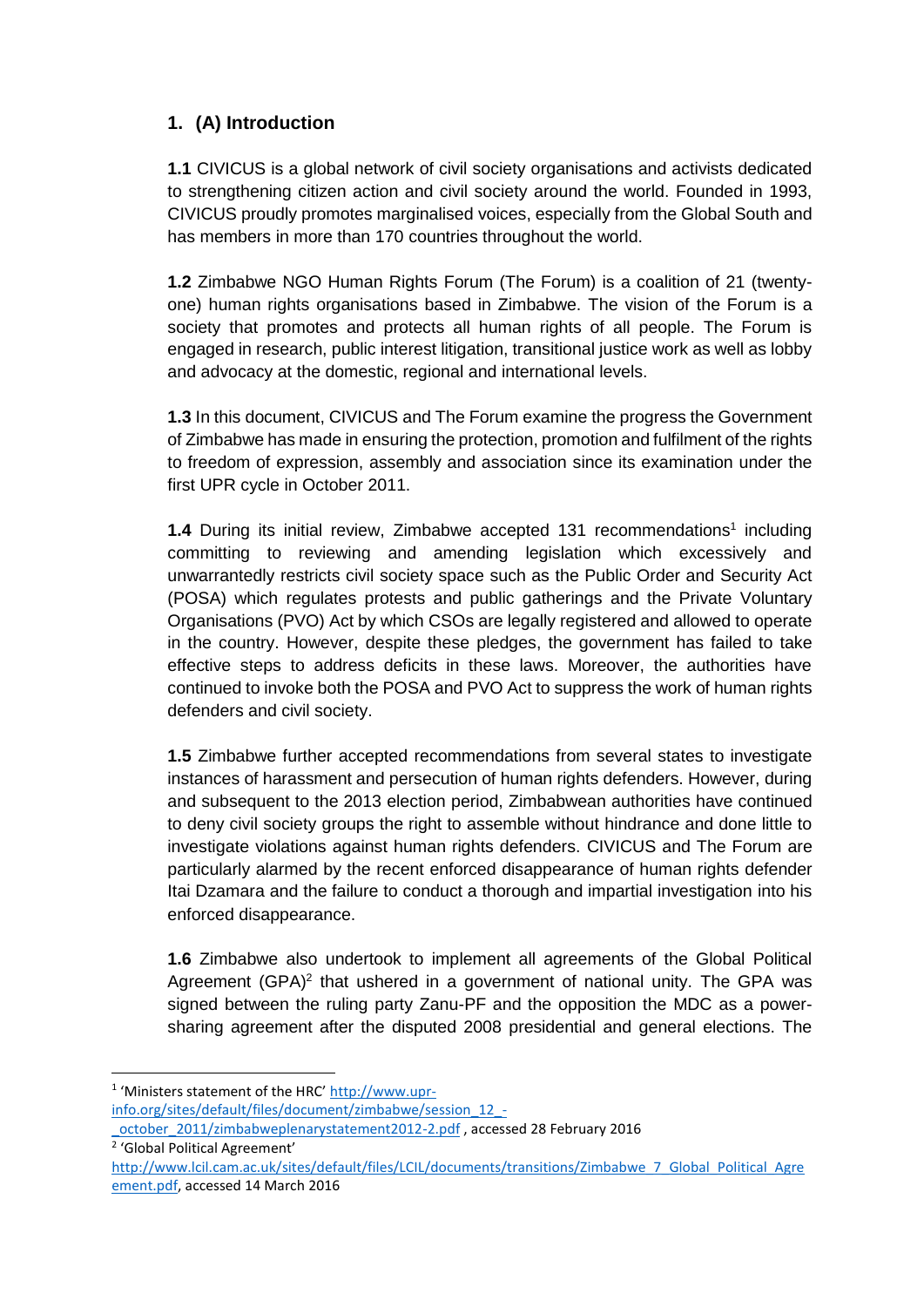agreement was a set of reforms that the country would implement and use to set up a power-sharing government. One of the most positive reforms of the GPA that has been achieved has been the new Constitution adopted in 2013. However, the failure to harmonise all laws in line with the new Constitution remains a prevailing concern.

**1.7** While the government has taken some positive steps to create a more enabling environment for independent media, a regressive legislative framework and persecution of media outlets and journalists continue to subvert media freedoms. While freedom of the media in the has been explicitly incorporated into the new Constitution, licencing of media outlets remains restricted and centralised with few new licences being granted to operators. The Access to Information and Protection of Privacy Act also remains a hindrance to media. Moreover, the arrest and general harassment of media members by the state and its organs remains a key concern to CIVICUS and The Forum.

- In section B, CIVICUS and The Forum state concerns over restrictions on freedom of expression and attacks on journalists.
- In Section C, CIVICUS and The Forum highlight concerns over judicial persecution, harassment and intimidation of human rights defenders and members of civil society organisations.
- In section D, CIVICUS and The Forum express concerns over restrictions on freedom of assembly.
- In Section E, CIVICUS and The Forum highlight concerns over restrictions on freedom of association.
- In Section F, CIVICUS and The Forum make recommendations to the government of Zimbabwe in the areas of concern listed.

### **2 (B) Restrictions on freedom of expression, intimidation and attacks on journalists**

2.1 Zimbabwe's new Constitution<sup>3</sup>, guarantees freedom of expression and freedom of the media, including the protection of the confidentiality of journalists' sources of information. However, the Access to Information and Protection of Privacy Act (AIPPA) undermine the above-mentioned constitutional freedoms. Even though the Constitutional Court has repealed some sections of the AIPPA and the offence of criminal defamation, law enforcement agencies and prosecuting authorities are continuing to invoke them to harass journalists.

**2.2** The Broadcasting Services Act creates several bureaucratic hurdles for media freedom in Zimbabwe. The power to grant new licences under the Act is vested in the Broadcasting Authority of Zimbabwe<sup>4</sup> which is not independent and reports directly to the Minister of Information who appoints board members in consultation with the

**.** 

<sup>&</sup>lt;sup>3</sup> 'Zimbabwe Constitution', Chapter 4, Section 61

[http://www.parliament.am/library/sahmanadrutyunner/zimbabve.pdf,](http://www.parliament.am/library/sahmanadrutyunner/zimbabve.pdf) accessed 29 February 2016 <sup>4</sup> [http://www.baz.co.zw/,](http://www.baz.co.zw/) The Broadcasting Act of Zimbabwe, Chapter 12, section 6 accessed March 10 2016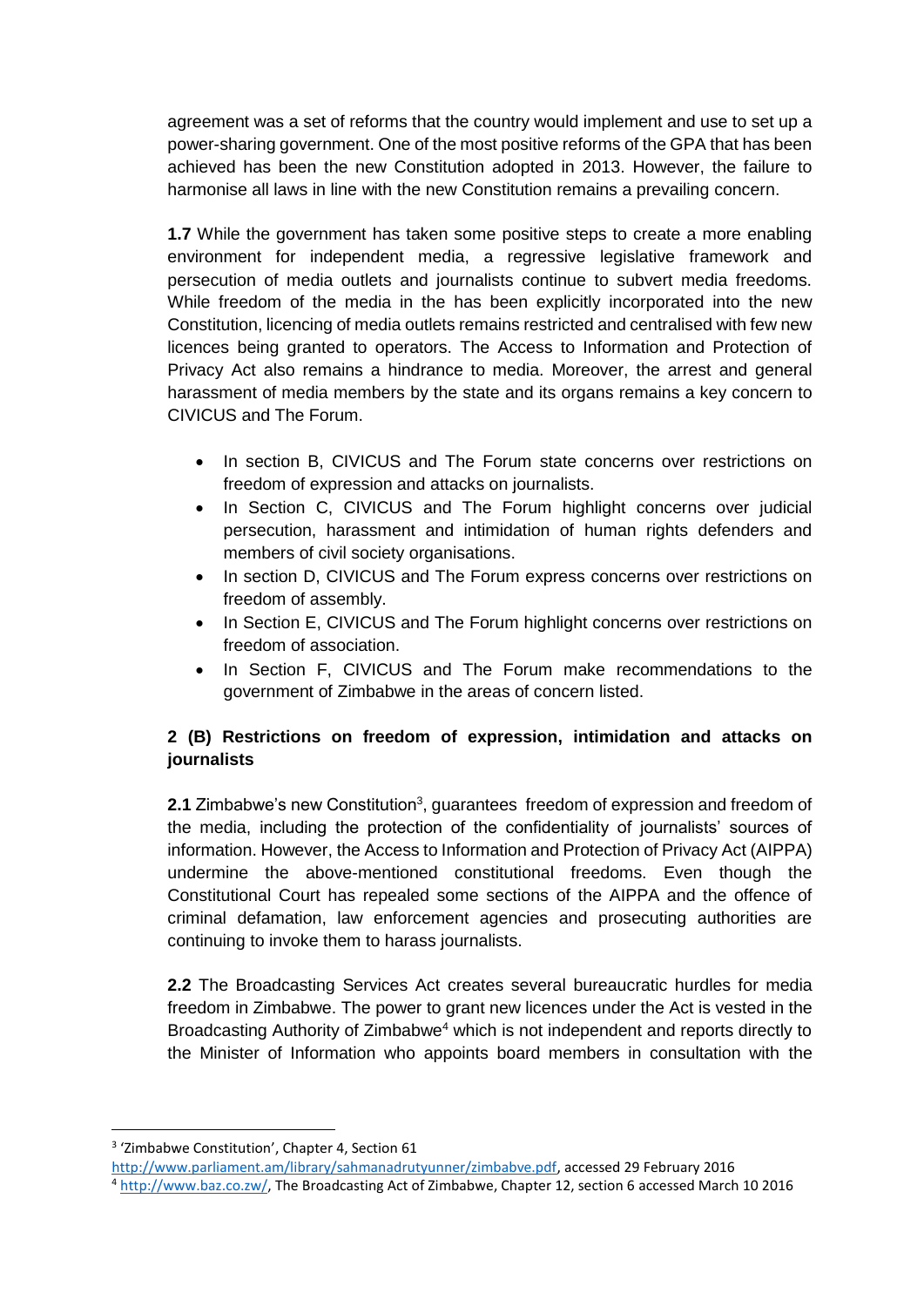President. The board is not only not free from political interference but also<sup>5</sup> limits the number of broadcasters that may operate nationally and limits majority ownership to resident citizens only<sup>6</sup>.

**2.3** From the time it was passed in 2002, the Access to Information and Protection of Privacy Act (AIPPA) has been used to tighten the operating environment for media through a compulsory registration process for journalists<sup>7</sup>. AIPPA sets up a Media and Information Commission with whom it is compulsory for all media houses, local and foreign, and journalists to be registered under. Even NGOs that produce publications for small or specialised audiences must also obtain licencing from the Commission. The Commission is subject to direct government control as its board is appointed by and directly reports to the Minister of Information.

**2.4** Wellington Mukhanaire, a journalist of the *Weekly Messenger* was arrested on 11 February 2016 and charged for operating without accreditation under the AIPPA Section 83 that had been repealed in 2007. His lawyer argued in court that the state prosecution knew the law is non-existent but had charged him with the view to intimidate him<sup>8</sup>. The charges against him were later withdrawn.

**2.5** On 7 January 2016, deputy editor of *NewsDay* Nqaba Matshazi and reporter Xolisani Ncube were arrested and charged for publishing falsehoods. The two had published an article that the cash-strapped Zimbabwe government had secretly paid annual bonuses to members of the intelligence services ahead of other civil servants including teachers, nurses and soldiers who had not been paid salaries $9$ .

**2.6** In June 2015, freelance journalist Patrick Chitongo was sentenced to one year in prison for publishing an unregistered newspaper *The Southern Mirror*. He was charged under the Access to Information and Protection of Privacy Act<sup>10</sup> which states: "No person shall carry on or operate a mass media service without a valid registration certificate"<sup>11</sup> .

**2.7** On 2 November 2015, the police arrested three journalists, The *Sunday Mail's*

**.** 

<sup>9</sup> 'NewsDay staffers released on bail, vow to challenge case', NewsDay,

<sup>&</sup>lt;sup>5</sup> 'Submission and position paper on broadcasting in Zimbabwe',

[http://www1.umn.edu/humanrts/research/ZIM%20Broadcasting%20Draft.pdf,](http://www1.umn.edu/humanrts/research/ZIM%20Broadcasting%20Draft.pdf) accessed 15 March 2016 6 'Broadcasting Services Act', Part III, Section 8

[http://www.mmpz.org/sites/default/files/articles/Broadcasting%20Services%20Act%20as%20amended%20Ja](http://www.mmpz.org/sites/default/files/articles/Broadcasting%20Services%20Act%20as%20amended%20January%202008.pdf) [nuary%202008.pdf,](http://www.mmpz.org/sites/default/files/articles/Broadcasting%20Services%20Act%20as%20amended%20January%202008.pdf) accessed 15 March 2016

<sup>7</sup> 'Access to Information and Protection of Privacy Act'

[https://www.article19.org/data/files/pdfs/publications/zimbabwe-aippa-report.pdf,](https://www.article19.org/data/files/pdfs/publications/zimbabwe-aippa-report.pdf) accessed March 2 2016 8 'Journo charged under non-existent law freed', *Chronicle* [http://www.chronicle.co.zw/journo-charged-under](http://www.chronicle.co.zw/journo-charged-under-non-existent-law-freed/)[non-existent-law-freed/,](http://www.chronicle.co.zw/journo-charged-under-non-existent-law-freed/) accessed March 3 2015

[https://www.newsday.co.zw/2016/01/09/newsday-staffers-released-on-bail-vow-to-challenge-case/,](https://www.newsday.co.zw/2016/01/09/newsday-staffers-released-on-bail-vow-to-challenge-case/) accessed 14 March 2016

<sup>10</sup> Journalist jailed for publishing unregistered newspaper', *Newsday*

[https://www.newsday.co.zw/2015/06/26/journalist-jailed-for-publishing-unregistered-newspaper/,](https://www.newsday.co.zw/2015/06/26/journalist-jailed-for-publishing-unregistered-newspaper/) accessed 1 March 2016

<sup>&</sup>lt;sup>11</sup> Access to Information and Protection of Privacy Act', Section 72

[https://www.article19.org/data/files/pdfs/publications/zimbabwe-aippa-report.pdf,](https://www.article19.org/data/files/pdfs/publications/zimbabwe-aippa-report.pdf) accessed March 2 2016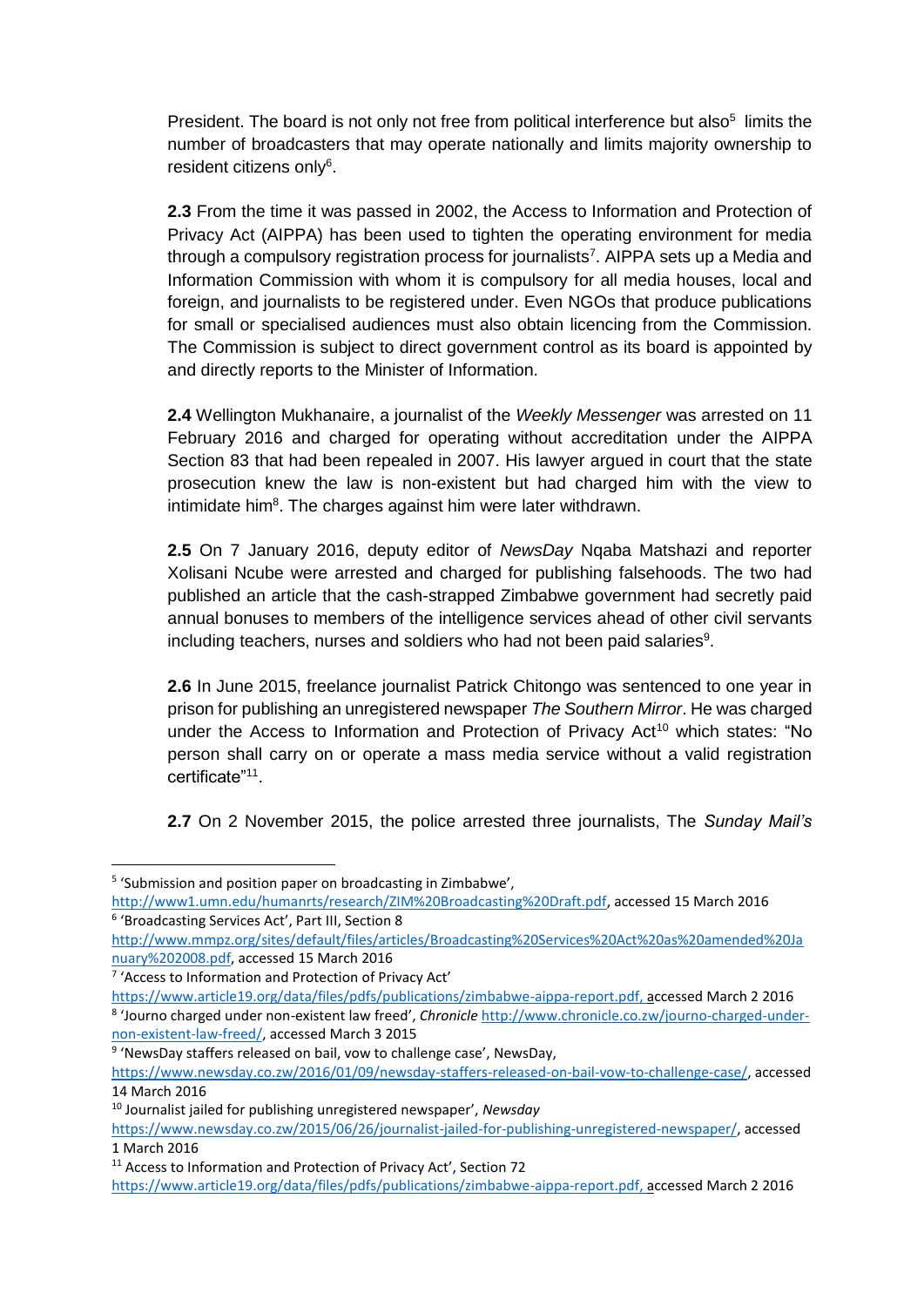editor Mabasa Sasa, investigations editor Brian Chitemba and reporter Tinashe Farawo after they published an article that a police syndicate, including a top unnamed policeman, was behind the poisoning of elephants in a game reserve. They are charged under the Criminal Law (Codification and Reform)  $Act^{12}$ . The police said in a statement the arrest was due to "publishing falsehoods" and that the newspaper has tarnished the image of the police and jeopardised an investigation. Media practitioners slammed the arrest saying it was an attempt by the police to force the media to disclose their sources of information, which is unconstitutional.<sup>13</sup>.

**2.8** On 16 June 2014, freelance reporter Paul Pindani was abducted from his home in Chinhoyi, about 130km north of the capital Harare, by masked men who knocked on his door and shoved a cloth into his mouth. He was taken away from his home and severely beaten. He lost consciousness and received intensive care treatment at a hospital<sup>14</sup>. The motive for the attack remains unknown and no one has been charged for the attack.

**2.9** Editor of the weekly *Zimbabwe Independent* newspaper Dumisani Muleya and reporter Owen Gagare were picked up by the police and questioned in detention on 7 May 2013 over an article they published that detailed alleged private discussions between the opposition and the pro-Zanu PF military. They were charged for 'publishing falsehoods'. They were released but never tried<sup>15</sup>.

### **3 (C) Concerns over judicial persecution, harassment and intimidation of human rights defenders and members of civil society organisations**

**3.1** Article 12 of the United Nations Declaration on Human Rights Defenders mandates member states to take necessary measures to protect human rights defenders. Zimbabwean authorities continue to use restrictive legislation, some of which are no longer in harmony with the new Constitution to intimidate civil society organisations and human rights defenders. Verbal threats made in public speeches by senior government officials towards civil society organisations remain an area of worrying concern.

**3.2** On March 9 2015, political and human rights activist Itai Dzamara was abducted from his neighbourhood in Harare. He was forced into an unmarked vehicle in a manner consistent with that employed by the Central Intelligence Organisation of Zimbabwe. Itai Dzamara is the founder of Occupy Africa Unity Square which urges

**<sup>.</sup>** <sup>12</sup> 'Editor, reporter, arrested' *Herald* [http://www.herald.co.zw/editor-reporters-arrested/,](http://www.herald.co.zw/editor-reporters-arrested/) accessed 28 February 2016

<sup>13</sup> 'Sunday Mail trio challenges placement on remand', *Herald*, [http://www.herald.co.zw/sunday-mail-trio](http://www.herald.co.zw/sunday-mail-trio-challenges-placement-on-remand/)[challenges-placement-on-remand/,](http://www.herald.co.zw/sunday-mail-trio-challenges-placement-on-remand/) accessed 15 March 2016

<sup>14</sup> 'Journalist in Zimbabwe battling for life after abduction, attack',

[https://www.ifex.org/zimbabwe/2013/06/18/zimbabwe\\_alert\\_journalist/,](https://www.ifex.org/zimbabwe/2013/06/18/zimbabwe_alert_journalist/) accessed 7 February 2016 <sup>15</sup> 'Editor, journalist arrested, charged with publishing falsehood" [http://www.misa.org/media-and-](http://www.misa.org/media-and-elections/item/1601-zimbabwe-editor-and-senior-journalist-arrested-charged-with-publishing-falsehoods)

[elections/item/1601-zimbabwe-editor-and-senior-journalist-arrested-charged-with-publishing-falsehoods](http://www.misa.org/media-and-elections/item/1601-zimbabwe-editor-and-senior-journalist-arrested-charged-with-publishing-falsehoods)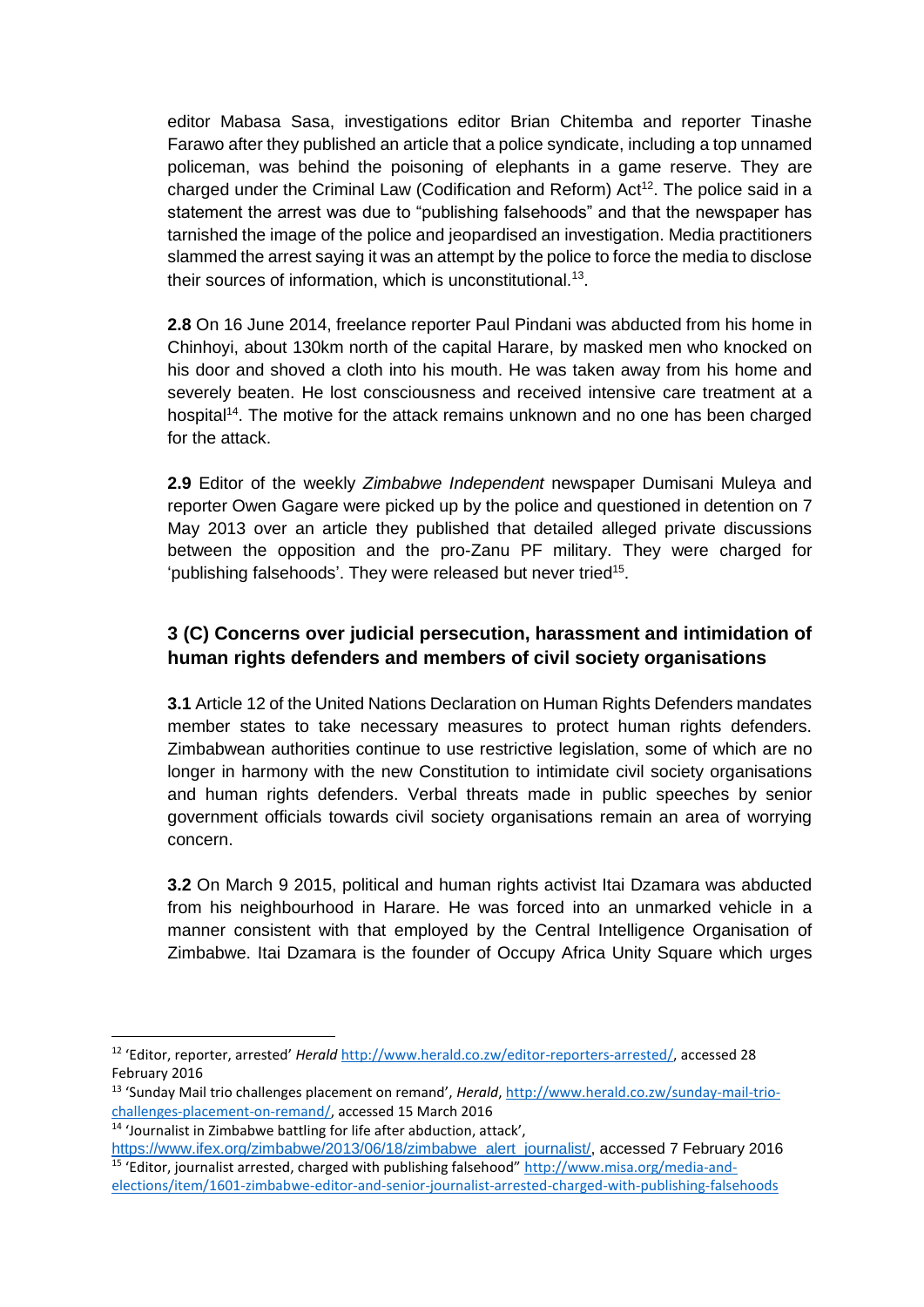President Mugabe to resign. He has previously been beaten and arrested by the police for his protests<sup>16</sup>. Itai's Dzmara's whereabouts are currently unknown<sup>17</sup>.

**3.3** Patrick Mugadza a one-man protestor was jailed from December 18-31, 2015 under the Criminal Law (Codification and Reform) Act for being a criminal nuisance after he held a march holding a poster that read: "Mr President, the people are suffering. Proverbs 21: 13"<sup>18</sup>. He is on bail and has since challenged the constitutionality of the charge in the Constitutional Court.

**3.4** In May 2014, the Gays and Lesbians Association Youth Coordinator was detained at Harare Central Police Station for six hours. The coordinator had been conducting a digital security training workshop at a local hotel and was stopped by two plain clothes police officers. The officers also ordered the meeting to disperse immediately. A charge was laid against the coordinator under the Public Order and Security Act for convening a meeting with no police clearance<sup>19</sup>.

**3.5** On 14 January 2013, the director of Zimbabwe Human Rights Association (ZimRights), Okay Machisa was arrested and charged for allegedly conducting illegal voter registration under Section 31 of the Criminal Law (Reform and Codification) Act<sup>20</sup>. The police had weeks earlier swooped on and searched the offices of ZimRights seeking Machisa who was not in the country at that time. The arrest appeared to be part of the state's intimidation tactics against human rights defenders ahead of the election in 2013 to deter them from participating in election related issues  $21$ .

**3.6** On 11 February 2013, the police raided the offices of Zimbabwe Peace Project and confiscated materials that included DVDs, radios and political violence reports. The Zimbabwe Peace Project monitors and documents breaches of peace and human rights violations.

**3.7** Threats by senior government officials took place in the period under review. In November 2013, Abednico Ncube, a provincial affairs minister attempted to intimidate NGOs and also used derogatory language<sup>22</sup> stating that: "NGOs your mandate is to provide food assistance to people, politics is none of your business, leave that to us. If you deviate from your core business, the law provides that we chuck you out."

[on-bail-of-Mr-12819,](https://www.fidh.org/en/region/Africa/Zimbabwe,204/Zimbabwe-Release-on-bail-of-Mr-12819) accessed February 12 2016

**.** 

<sup>16</sup> 'Where is Itai Dzamara?', [https://www.amnesty.org/en/latest/campaigns/2015/09/zimbabwe-where-is-itai](https://www.amnesty.org/en/latest/campaigns/2015/09/zimbabwe-where-is-itai-dzamara/)[dzamara/,](https://www.amnesty.org/en/latest/campaigns/2015/09/zimbabwe-where-is-itai-dzamara/) accessed 10 March 2016

<sup>&</sup>lt;sup>17</sup> 'One year after abduction calls to bring back Itai Dzama yield little', [http://civicus.org/index.php/en/media](http://civicus.org/index.php/en/media-centre-129/news-and-resources-127/2383-one-year-after-abduction-calls-to-bringback-zimbabwean-activist-itai-dzamara-yield-little)[centre-129/news-and-resources-127/2383-one-year-after-abduction-calls-to-bringback-zimbabwean-activist](http://civicus.org/index.php/en/media-centre-129/news-and-resources-127/2383-one-year-after-abduction-calls-to-bringback-zimbabwean-activist-itai-dzamara-yield-little)[itai-dzamara-yield-little,](http://civicus.org/index.php/en/media-centre-129/news-and-resources-127/2383-one-year-after-abduction-calls-to-bringback-zimbabwean-activist-itai-dzamara-yield-little) accessed 22 March 2016

<sup>18</sup> 'Mugabe demo pastor goes to Con Court' *The Zimbabwean*

[http://www.thezimbabwean.co/2016/02/mugabe-demo-pastor-goes-to-concourt/,](http://www.thezimbabwean.co/2016/02/mugabe-demo-pastor-goes-to-concourt/) accessed 1 March 2016 <sup>19</sup> 'GALZ 2014 Violations report' Gays and Lesbians Association of Zimbabwe. 2014

<sup>&</sup>lt;sup>20</sup> Statement on the arrest of Zimrights director Okay Machisa" [http://www.hrforumzim.org/press](http://www.hrforumzim.org/press-releases/statement-on-the-arrest-of-zimrights-director-okay-machisa/)[releases/statement-on-the-arrest-of-zimrights-director-okay-machisa/,](http://www.hrforumzim.org/press-releases/statement-on-the-arrest-of-zimrights-director-okay-machisa/) accessed 3 March 2016

<sup>&</sup>lt;sup>21</sup> "Release on bail of Mr Machisa" [https://www.fidh.org/en/region/Africa/Zimbabwe,204/Zimbabwe-Release-](https://www.fidh.org/en/region/Africa/Zimbabwe,204/Zimbabwe-Release-on-bail-of-Mr-12819)

<sup>22</sup> Minister threatens to expel NGOs, *Zimbabwe Situation*

[http://www.zimbabwesituation.com/news/zimsit\\_minister-threatens-to-expel-ngos/,](http://www.zimbabwesituation.com/news/zimsit_minister-threatens-to-expel-ngos/) accessed February 15 2016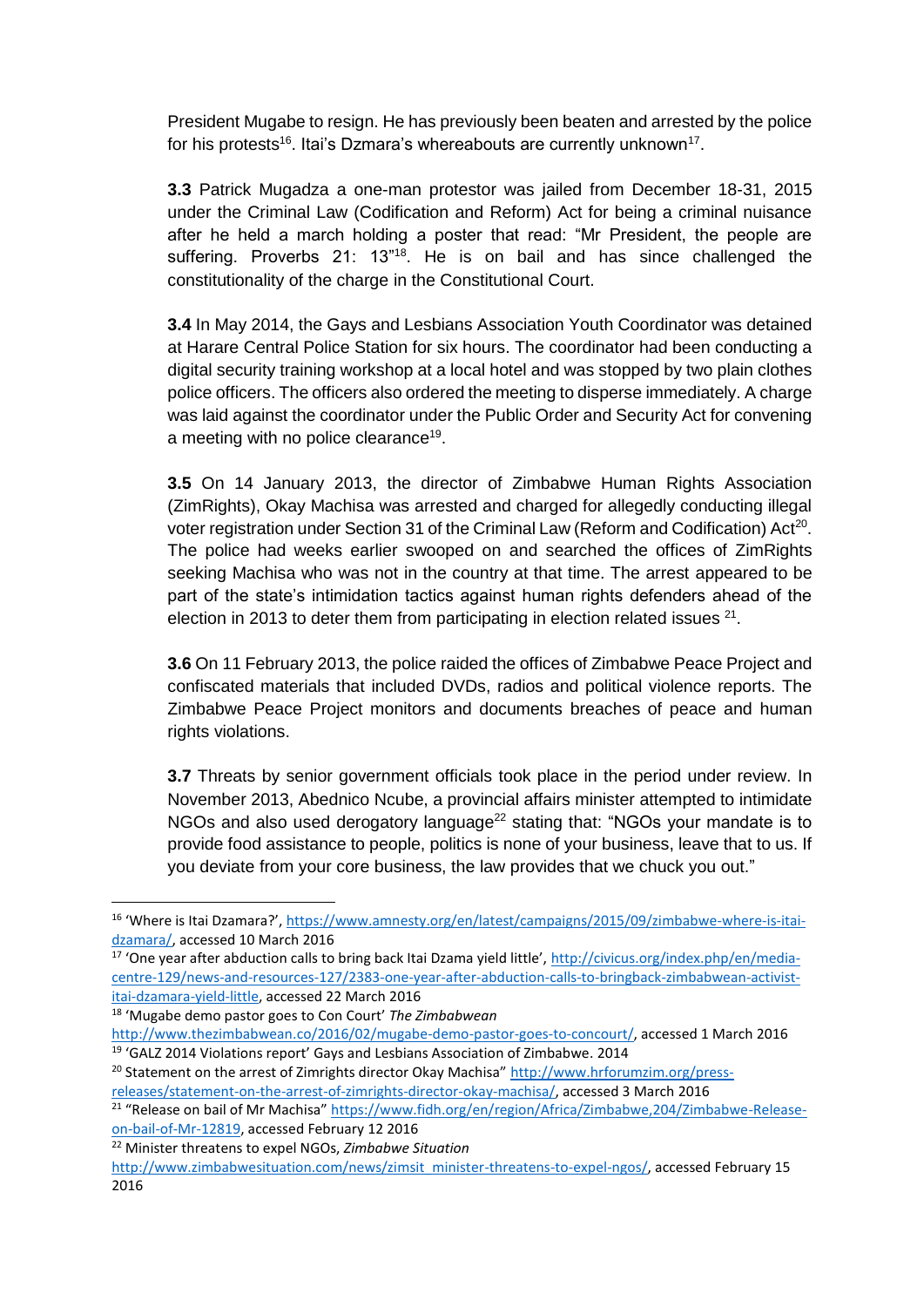### **4 (D) Concerns over restrictions on freedom of assembly**

**4.1** Zimbabwe's Constitution and the ICCPR allow for the freedom to assemble peacefully<sup>23</sup>. The Constitution further quarantees the right to deliver petitions peacefully. However, the Public Order and Security Act (POSA) is often used by the state to refuse the right to assemble. POSA gives much power to the police to deny assembly and no opportunity to appeal any decision made by the police where they deny assembly and protest.

### **4.2 The Public Order and Security Act (POSA) (2002)**

The Public Order and Security Act (POSA) regulates the right to demonstrate peacefully. Under the POSA, individuals and groups wishing to demonstrate must notify the police of such a demonstration. The regulating authority being set out in this law as the police officer commanding the district where permission is sought. Section 24 of POSA instructs that at least four days of notice must be given to the police in written notice in advance of the gathering. Failure to notify the police attracts a criminal prosecution. The police are also allowed by this law to restrict a gathering for a further three months on their own discretion if they believe it would endanger public safety. However, the police generally interpret the notification as an opportunity to deny protest resulting in selective application of POSA by the police $24$ .

**4.3** In February 2016, veterans of Zimbabwe's liberation war gathered to protest statements made by the First Lady Grace Mugabe at a political rally in the same month castigating war veterans. The police violently dispersed the gathering using teargas, water cannons and batons to beat the protestors. The police said the organisers of the gathering had not sought clearance under POSA and this was a Constitutional offence<sup>25</sup>. In the past, war veterans have convened such gatherings without the blessing of the police.

**4.5** Women of Zimbabwe Arise (WOZA), a protest movement, have routinely had their protest action curtailed by the police in recent years through the breaking up of their demonstrations. This has continued under the UPR period in review. In May 2015, WOZA protestors who marched on Parliament to protest tribal remarks by President Robert Mugabe were stopped by the police, assaulted and forced to disperse<sup>26</sup>. In

**.** 

<sup>25</sup> 'Police thwart war vets protest', *Zimbabwe Independent*

<sup>&</sup>lt;sup>23</sup> 'Zimbabwe Constitution', Part II, Section 58

[http://www.parliament.am/library/sahmanadrutyunner/zimbabve.pdf,](http://www.parliament.am/library/sahmanadrutyunner/zimbabve.pdf) accessed 29 February

<sup>&</sup>lt;sup>24</sup> 'Freedom to demonstrate and petition' [http://www.hrforumzim.org/wp-content/uploads/2015/07/Bulletin-](http://www.hrforumzim.org/wp-content/uploads/2015/07/Bulletin-105-Freedom-to-demonstrate-and-petition.pdf)[105-Freedom-to-demonstrate-and-petition.pdf,](http://www.hrforumzim.org/wp-content/uploads/2015/07/Bulletin-105-Freedom-to-demonstrate-and-petition.pdf) accessed March 1 2016

[http://www.theindependent.co.zw/2016/02/19/police-thwart-war-vets-protest/,](http://www.theindependent.co.zw/2016/02/19/police-thwart-war-vets-protest/) accessed February 20 2016 <sup>26</sup> 'WOZA stage protests in Harare over Mugabe insults at Kalangas', *Nehanda Radio*

[http://nehandaradio.com/2015/05/13/woza-stage-protests-in-harare-over-mugabe-insults-at-kalangas/,](http://nehandaradio.com/2015/05/13/woza-stage-protests-in-harare-over-mugabe-insults-at-kalangas/) accessed March 9 2016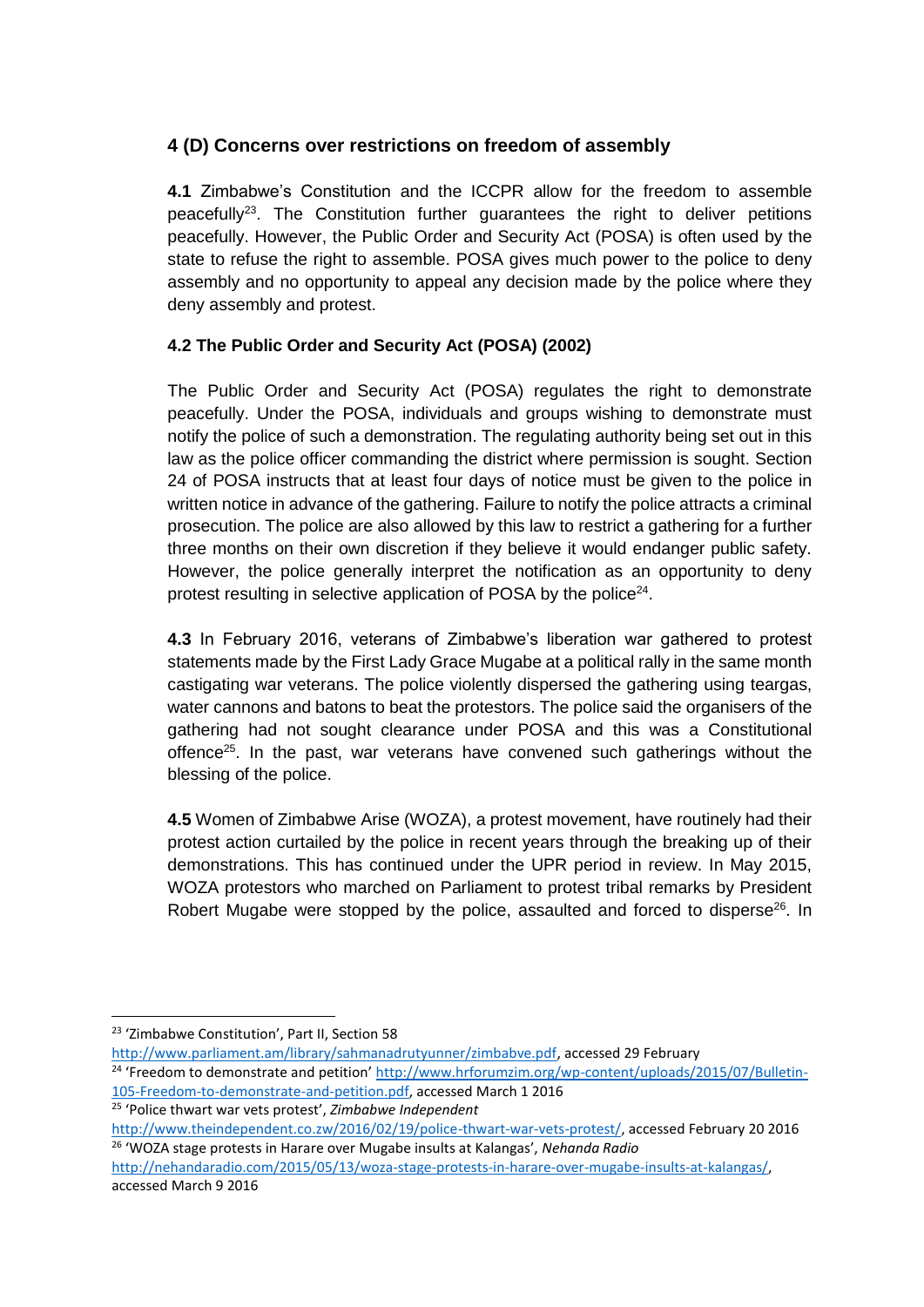2013, the police set dogs on WOZA members marching in Bulawayo city to deliver a petition on gender-based violence to mark Valentine's Day<sup>27</sup>.

**4.6** The Counselling Services Unit, a CSO providing treatment and counselling care to victims in Harare, told CIVICUS in a February 2016 UPR consultative meeting that it documented that on 6 November 2014, four people sought treatment from the organisation after sustaining injuries by the police. The protestors were members of the Occupy Africa Unity Square movement. They had been denied a police clearance to protests but still convened their meeting. The CSU said the members presented with "severe, extensive injuries". Their lawyer who was not named but had tried to intervene in the attack also presented to the CSU with "extensive bruising and a fractured left wrist", according to the CSU.

**4.7** In another case, the CSU also documented that on 1 December 2014, activist Itai Dzamara and other members of the Occupy Africa Unity Square movement were marching blowing whistles in the capital calling for the President to step down. They were bundled into vehicles and taken to Zanu-PF headquarters where they were beaten and assaulted. They were taken to Harare Central Police where they allege they were further assaulted naked with batons and pieces of hose pipes. They were released without charge. They were all were subsequently admitted to hospital due to the severity of injuries sustained.

### **5 (E) Concerns over restrictions on freedom of association**

**5.1** Zimbabwe's new Constitution and the ICCPR <sup>28</sup> allow for freedom of association but this is hindered by restrictive laws including the Public Order and Security Act.

**5.2** The Private Voluntary Organisations Act (PVO) (2002) creates a web of bureaucratic red tape for the registration of NGOs. Legislative and practical impediments make registration an onerous process which can take three months to a year<sup>29</sup>.

**5.3** Of particular concern to CIVICUS and The Forum is that the PVO is onerous in its requirements and is used more as a surveillance tool of the sector than for purely administrative purposes. The law is also used to routinely harass organisations the state may not like such as those advocating for the rights of gays and lesbians and those critical of the state's policies. For example, offices of the Gays and Lesbians Association of Zimbabwe (GALZ) were raided in August 2012 by the police who confiscated property of the organisation, including computers, and charged the organisation for the second time with "running an unregistered organisation" in

 $\overline{\phantom{a}}$ 

<sup>27</sup> 'WOZA activists brutalised on women human rights defenders day' *Nehanda Radio* [http://nehandaradio.com/2013/11/30/woza-activists-brutalised-on-women-human-rights-defenders-day](http://nehandaradio.com/2013/11/30/woza-activists-brutalised-on-women-human-rights-defenders-day-pictures/)[pictures/,](http://nehandaradio.com/2013/11/30/woza-activists-brutalised-on-women-human-rights-defenders-day-pictures/) accessed March 9 2016

<sup>28</sup> 'Zimbabwe Constitution', Part II, Section 58

[http://www.parliament.am/library/sahmanadrutyunner/zimbabve.pdf,](http://www.parliament.am/library/sahmanadrutyunner/zimbabve.pdf) accessed 29 February 2016 <sup>29</sup> 'Registering in Zimbabwe' [http://www.nango.org.zw/index.php/about-ngos/how-to-start-an](http://www.nango.org.zw/index.php/about-ngos/how-to-start-an-ngo/rergistering-in-zimbabwe)[ngo/rergistering-in-zimbabwe,](http://www.nango.org.zw/index.php/about-ngos/how-to-start-an-ngo/rergistering-in-zimbabwe) accessed February 1 2016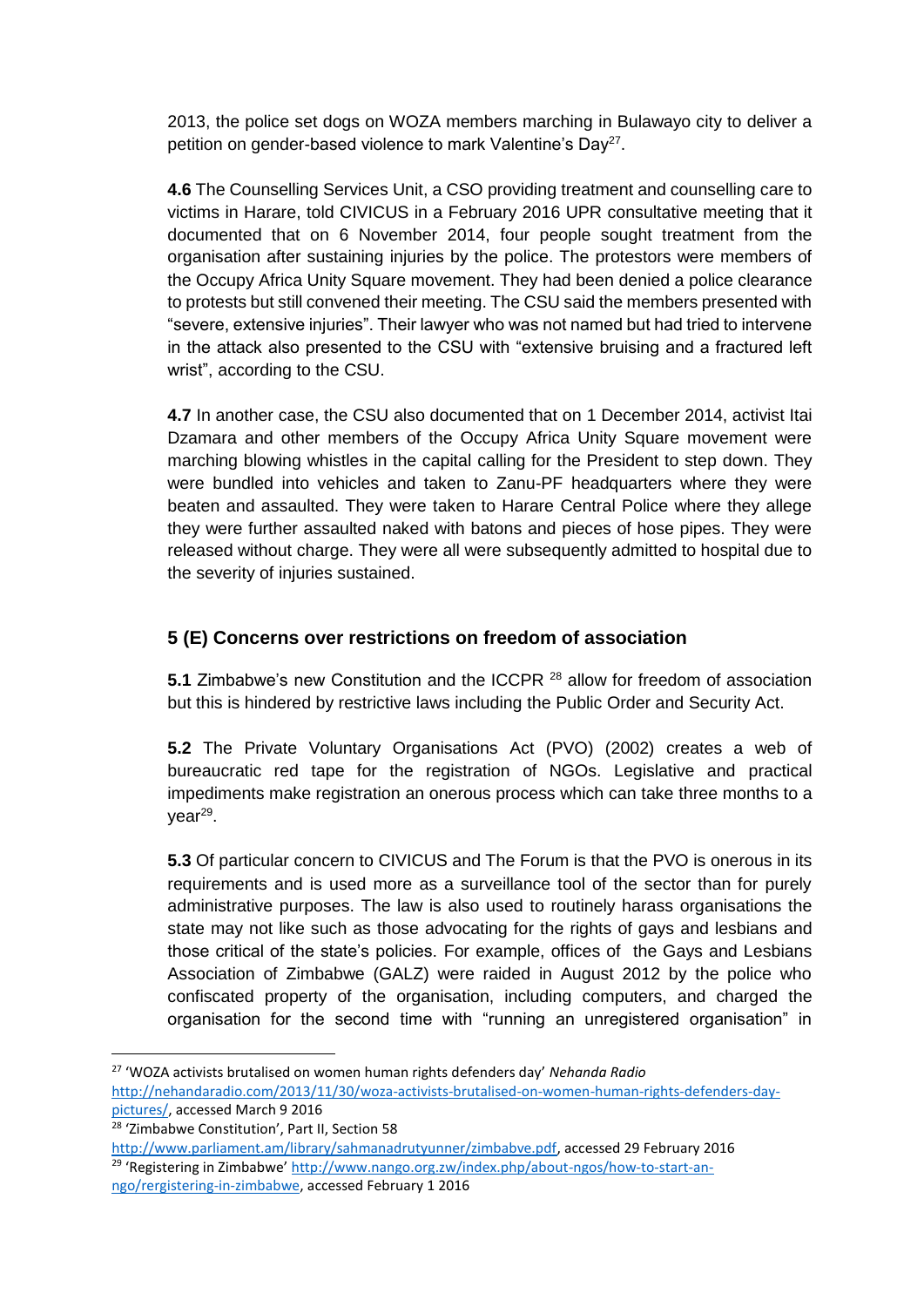contravention of Section 6 of the Private Voluntary Act<sup>30</sup>. The High Court later ruled on the case in 2014 finding that legally GALZ is not obliged to register under the PVO  $Act^{31}$ .

**5.4** Furthermore, civil society organisations that seek to undertake activities at the district level are required to obtain police clearance and or sign a memorandum of understanding with the District Administrator. This is not a legal requirement to operate at district level but is being imposed by local authorities<sup>32</sup>. The law requires for registration only under the PVO Act. Those CSOs who do not seek such clearance find it difficult to operate in districts. This is a form of control on CSOs and extra judicial monitoring of their activities contributing to a closing space in the districts for CSOs<sup>33</sup>.

### **6 (F) Recommendations to the Government of Zimbabwe**

**6.1** CIVICUS and The Forum urge the Government of Zimbabwe to create an enabling environment for civil society to operate within, in accordance with the rights enshrined in the ICCPR and the UN Declaration on Human Rights Defenders. At a minimum, the following conditions should be ensured: freedom of association, freedom of expression, the right to operate free from unwarranted state interference, the right to communicate and cooperate, the right to seek and secure funding and the state's duty to protect. In light of this, the following specific recommendations are made.

#### **6.2 Restrictions on freedom of expression and attacks on journalists**

- The Access to Information and Protection of Privacy Act should be repealed on account of its incompatibility with constitutional provisions. Any future legislation to regulate the media should be subjected to an extensive consultation with media practitioners.
- The Broadcasting Services Act should be suitably amended to ensure its independence from unwarranted government interference and influence.
- Instructions must be issued to law enforcement agencies and state prosecutors to immediately cease the application of Chapter 9 of the Criminal Code (Reform and Codification) Act on criminal defamation which has been struck off by the Constitutional Court.

**.** 

<sup>&</sup>lt;sup>30</sup> '2014 Annual Report' HRDs and their freedom of association: Gays and Lesbians of Zimbabwe' Page 25. Zimbabwe Lawyers for Human Rights. 2014

<sup>31</sup> 'Zim gay community in landmark ruling', *New Zimbabwe* [http://www.newzimbabwe.com/news-14629-](http://www.newzimbabwe.com/news-14629-Galz%20wins%20landmark%20court%20victory/news.aspx) [Galz%20wins%20landmark%20court%20victory/news.aspx,](http://www.newzimbabwe.com/news-14629-Galz%20wins%20landmark%20court%20victory/news.aspx) accessed March 7 2016

<sup>&</sup>lt;sup>32</sup> 'NGO Law Monitor: Zimbabwe' [http://www.icnl.org/research/monitor/zimbabwe.html,](http://www.icnl.org/research/monitor/zimbabwe.html) accessed March 14 2016

<sup>33</sup>NGO Law Monitor: Zimbabwe [http://www.icnl.org/research/monitor/zimbabwe.html,](http://www.icnl.org/research/monitor/zimbabwe.html) accessed March 9 2016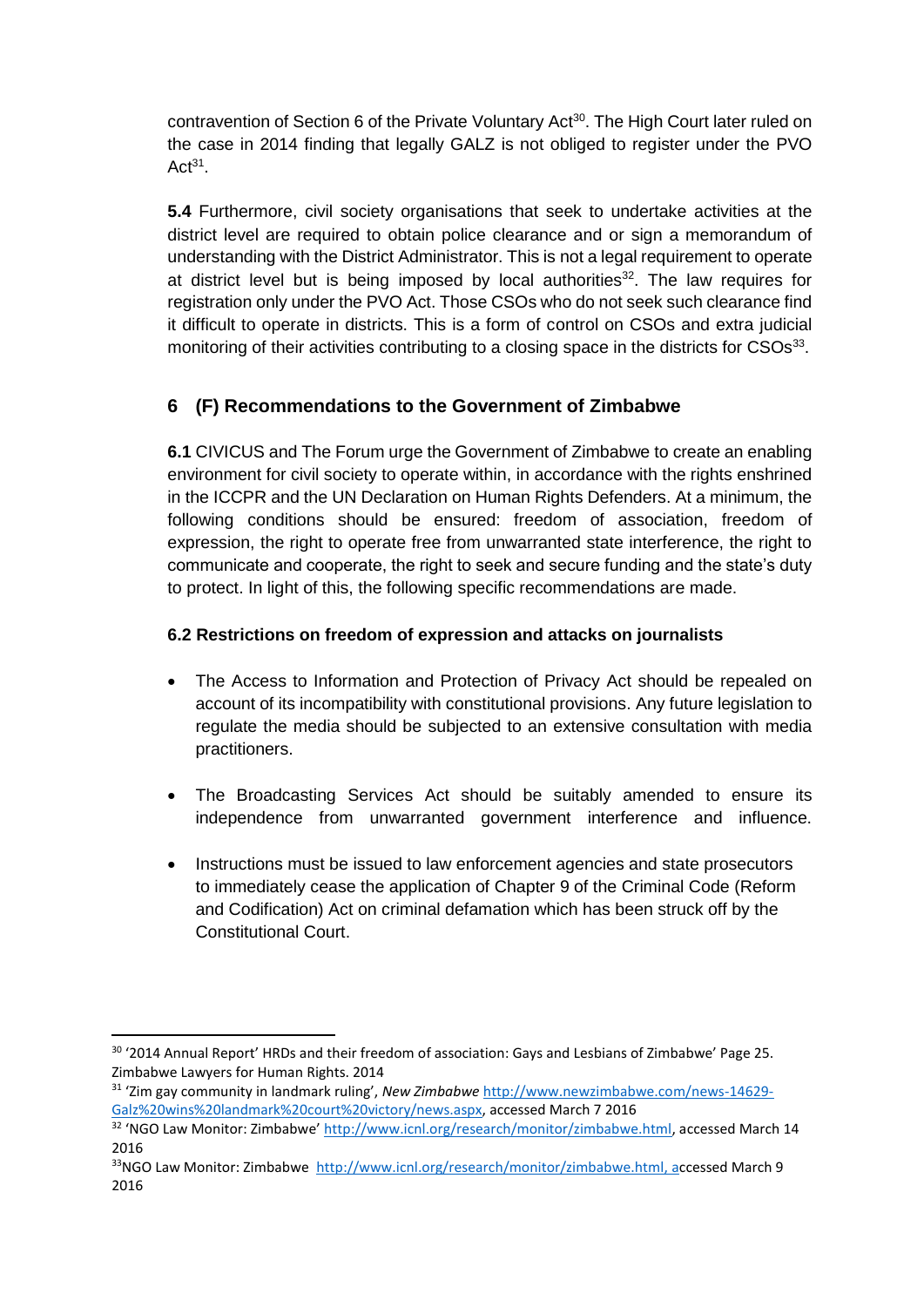- All cases of physical attacks and intimidation of journalists should be subjected to a thorough and impartial investigation with a view to bringing perpetrators to justice.
- Efforts should be made to educate the police and other arms of the state on media freedoms protected by the Constitution.

#### **6.3 Concerns over judicial persecution, harassment and intimidation of members of civil society organisations**

- Instructions should be issued to public officials to desist from threatening and intimidating civil society organisations. Offenders should be subjected to an official censure.
- The Zimbabwe Human Rights Commission should be capacitated to investigate complaints of persecution and intimidation of civil society members.
- State authorities should initiate an independent investigation into the disappearance of missing activist Itai Dzamara.
- Instructions should be issued to law enforcement agencies including the police and the Central Intelligence Organisation to enable civil society organisations and human rights defenders to carry out their work without fear of intimidation. The practice of raiding and searching of the homes and offices of human rights defenders by the police must be stopped and the carrying out of arbitrary arrests and detentions should be immediately ceased.

#### **6.4 Concerns on restrictions on freedom of assembly**

- Police powers under the Public Order and Security Act should be reviewed with a view to enabling the constitutional right to protest peacefully. The amendment must be done from the premise that the police are not to misuse the notification as a form of denying peaceful protest.
- The review of the Public Order and Security Act should make provision for an independent and timely appeal process in cases of denial of the right to protest by police authorities.
- The use of violence, including beating by baton sticks and the use of teargas and water cannons should be discouraged. Police officials should be trained in crowd control methods in accordance with the UN Basic Principles on the Use of Force and Firearms.

#### **6.5 Concerns regarding restrictions on freedom of association**

 The Private Voluntary Organisations Act should be amended in consultation with civil society organisations to enable the constitutional freedom of association. In